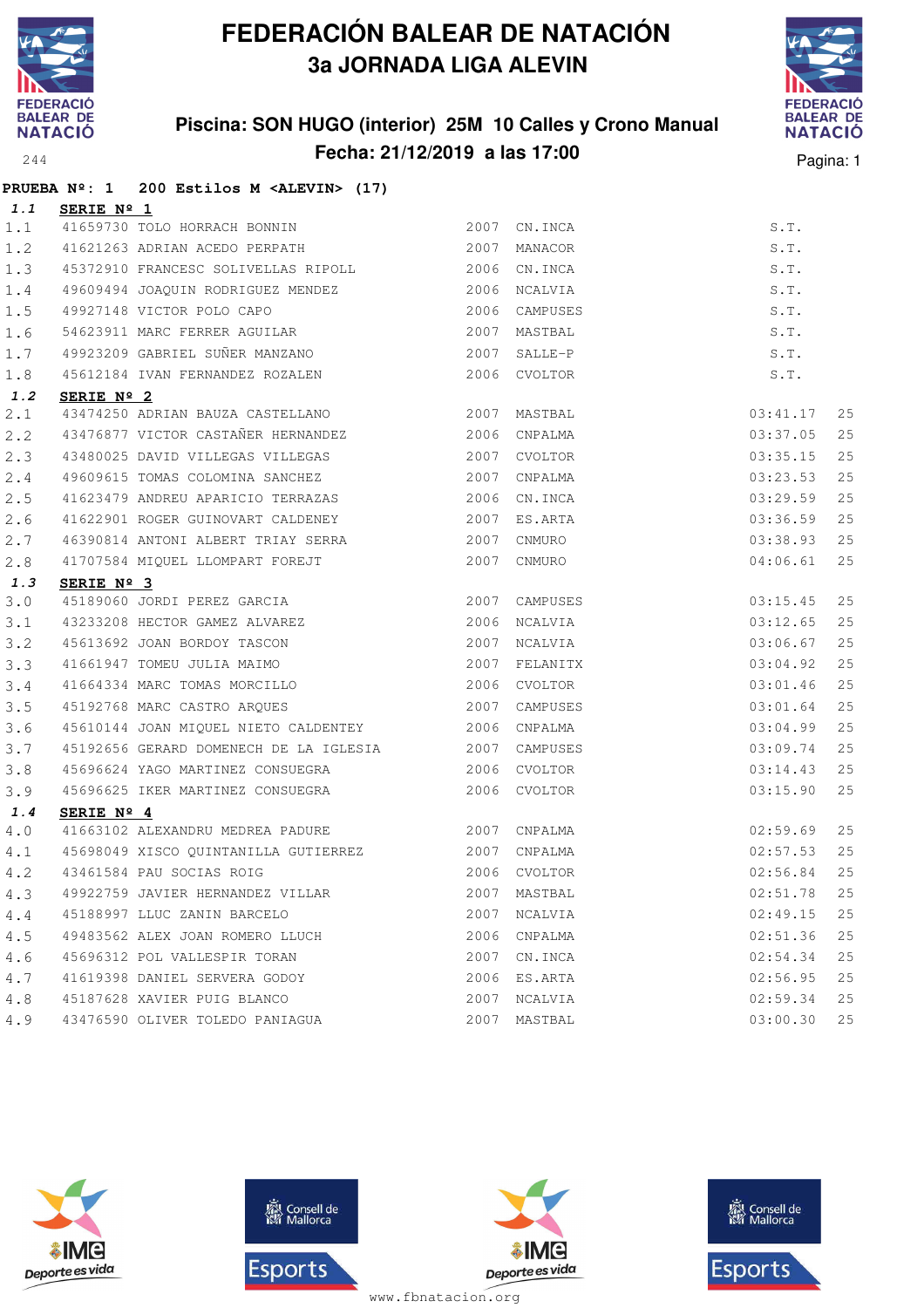

### **Piscina: SON HUGO (interior) 25M 10 Calles y Crono Manual Fecha: 21/12/2019 a las 17:00** Pagina: 2



|            |                     | PRUEBA Nº: 1 200 Estilos M <alevin> (17)</alevin>                                                                                     |             |               |              |    |
|------------|---------------------|---------------------------------------------------------------------------------------------------------------------------------------|-------------|---------------|--------------|----|
| 1.5        | SERIE Nº 5          |                                                                                                                                       |             |               |              |    |
| $5.0$      |                     | 2007 NCALVIA<br>43470583 PAU REY GARCIA                                                                                               |             |               | 02:48.00     | 25 |
| 5.1        |                     | 46392195 MIGUEL ANGEL SUÑER AMENGUAL 2006 CNPALMA                                                                                     |             |               | 02:40.09     | 25 |
| 5.2        |                     | 2006 CN. INCA<br>43473869 JAVIER LOPEZ GUILLEN                                                                                        |             |               | 02:36.32     | 25 |
| 5.3        |                     | 45691572 ANDREAS CARRASCAL GUILCHENKO 2006 CNPALMA                                                                                    |             |               | 02:35.23     | 50 |
| $5.4$      |                     |                                                                                                                                       |             |               | 02:28.31     | 50 |
| 5.5        |                     |                                                                                                                                       |             |               | 02:30.72     | 50 |
| 5.6        |                     | 43232272 JORGE SABATER ESPINOSA 2006 SALLE-P                                                                                          |             |               | 02:30.39     | 25 |
| 5.7        |                     | 95696311 JAUME VALLESPIR TORAN 2006 CN.INCA<br>15693738 JAUME PONS SANTAMARIA 2006 CNMURO<br>15192573 NICOLAS BLAS STÜDE 2007 CNPALMA |             |               | 02:39.00     | 25 |
| $5.8\,$    |                     |                                                                                                                                       |             |               | 02:43.84     | 25 |
| 5.9        |                     |                                                                                                                                       |             |               | 02:48.52     | 25 |
|            |                     | PRUEBA Nº: 2 200 Estilos F <alevin> (41)</alevin>                                                                                     |             |               |              |    |
| 2.1        | SERIE Nº 6          |                                                                                                                                       |             |               |              |    |
| 6.2        |                     | 45370765 AINA FERNANDEZ BERTH 2008 CVOLTOR                                                                                            |             |               | S.T.         |    |
| 6.3        |                     | 54628760 ANDREA NAOMY PAREJA BLASCO 2008 CN.INCA                                                                                      |             |               | S.T.         |    |
| 6.4        |                     | 41657288 NURIA PUIGSEGUR GAYA 2008 MANACOR                                                                                            |             |               | S.T.         |    |
| 6.5        |                     | 41619974 LUCIA CASCALES JIMENEZ 2007 FELANITX                                                                                         |             |               | S.T.         |    |
| 6.6        |                     |                                                                                                                                       |             |               | S.T.         |    |
| 2.2        | SERIE Nº 7          | 43471829 ELSA MARTINEZ ESTEVA 2007 SALLE-P                                                                                            |             |               |              |    |
| 7.2        |                     | 49919717 ERIKA HERREROS LOPEZ 2007 SALLE-P                                                                                            |             |               | S.T.<br>S.T. |    |
| 7.3<br>7.4 |                     |                                                                                                                                       |             |               | S.T.         |    |
| 7.5        |                     | 19919717 ENTRI HERRICA 2012<br>19611917 MARTA LLIZO ARROM 2007 CN.INCA<br>19871945 LAURA TITOS IBAÑEZ 2008 MASTBAL                    |             |               | S.T.         |    |
| 7.6        |                     | 07134523 NICOLE CRISTINA MUÑOZ SACCOCCIA 2007 MANACOR                                                                                 |             |               | S.T.         |    |
| 7.7        |                     | 41622262 INES GUAL CASTELLO                                                                                                           | 2007 CNMURO |               | S.T.         |    |
| 2.3        | SERIE $N^{\circ}$ 8 |                                                                                                                                       |             |               |              |    |
| 8.0        |                     | 45614939 MARIA ANTONIA FEMENIA CRESPI 2008 SALLE-P                                                                                    |             |               | S.T.         |    |
| $8.1\,$    |                     |                                                                                                                                       |             |               | 03:48.78     | 25 |
| 8.2        |                     | 41621226 JULIA FERRANDO CANTO 2008 ES.ARTA                                                                                            |             |               | 03:39.95     | 25 |
| 8.3        |                     |                                                                                                                                       |             | 2007 CAMPUSES | 03:38.09     | 25 |
| 8.4        |                     | 45187771 LAURA RAMOS MAYOL 2007 CAMPUSES<br>49771820 CARMEN ESTARELLAS MALBERTI 2008 SALLE-P                                          |             |               | 03:29.74     | 25 |
| 8.5        |                     |                                                                                                                                       |             |               | 03:35.00     | 25 |
| 8.6        |                     | 46392188 NEREA CASTILLO LOPEZ 2008 NCALVIA 2008 NOMES 2008 NO                                                                         |             |               |              |    |
| 8.7        |                     | 45370786 LUCIA ROSER DE HOYOS                                                                                                         |             | 2008 CAMPUSES | 03:43.44     | 25 |
| 8.8        |                     | 41693712 ESPERANÇA NADAL NICOLAU                                                                                                      |             | 2008 ES.ARTA  | 04:00.15     | 25 |
| 8.9        |                     | 49484786 PAULA PIZA PATIÑO                                                                                                            |             | 2008 CVOLTOR  | S.T.         |    |
| 2.4        | SERIE Nº 9          |                                                                                                                                       |             |               |              |    |
| 9.0        |                     | 46388016 CARME THOMAS TABERNER                                                                                                        |             | 2008 CNPALMA  | 03:25.23     | 25 |
| 9.1        |                     | 45691876 SARA PARRA POMAR                                                                                                             |             | 2008 CNPALMA  | 03:23.06     | 25 |
| 9.2        |                     | 45371085 MARIA GRACIA OLIVER                                                                                                          |             | 2008 CNPALMA  | 03:20.26     | 25 |
| 9.3        |                     | 46390465 BLANCA JAUME BRAVO                                                                                                           |             | 2008 MASTBAL  | 03:16.84     | 25 |
| 9.4        |                     | 45189182 LUNA SANCHEZ DIAZ                                                                                                            |             | 2008 SALLE-P  | 03:14.18     | 25 |
| 9.5        |                     | 45697326 AINA GONZALEZ CAPLLONCH                                                                                                      |             | 2007 SALLE-P  | 03:16.62     | 25 |
| 9.6        |                     | 41662195 MARTA ROCA RODADO                                                                                                            |             | 2007 CVOLTOR  | 03:19.02     | 25 |
| 9.7        |                     | 41621291 ABRIL TOLEDO MONTAÑES                                                                                                        |             | 2008 FELANITX | 03:22.56     | 25 |
| 9.8        |                     | 49866753 ERIKA VERA CAPELLA                                                                                                           |             | 2008 NCALVIA  | 03:23.80     | 25 |







**感** Consell de Esports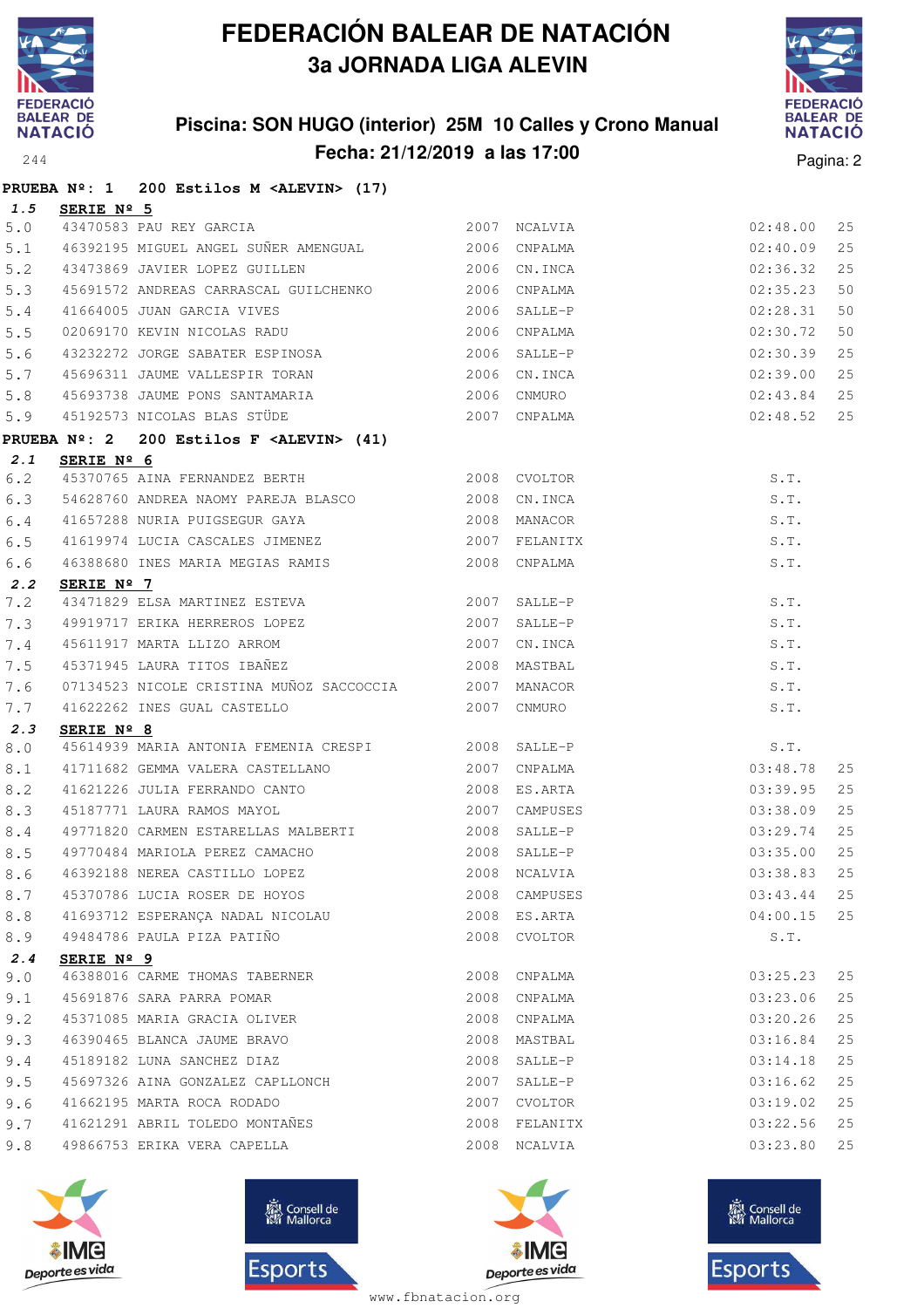

#### **Piscina: SON HUGO (interior) 25M 10 Calles y Crono Manual Fecha: 21/12/2019 a las 17:00** Pagina: 3



|      |                      | PRUEBA $N^2$ : 2 200 Estilos F <alevin> (41)</alevin>                                                                                                                                                                                                                                                                                                                                     |      |               |          |    |
|------|----------------------|-------------------------------------------------------------------------------------------------------------------------------------------------------------------------------------------------------------------------------------------------------------------------------------------------------------------------------------------------------------------------------------------|------|---------------|----------|----|
| 2.4  | <u>SERIE Nº 9</u>    |                                                                                                                                                                                                                                                                                                                                                                                           |      |               |          |    |
| 9.9  |                      | 45614994 AINA ABAD NUÑEZ                                                                                                                                                                                                                                                                                                                                                                  |      | 2008 CNPALMA  | 03:27.68 | 25 |
| 2.5  | SERIE Nº 10          |                                                                                                                                                                                                                                                                                                                                                                                           |      |               |          |    |
| 10.0 |                      | 41662209 CELIA ROSSELLO BRUGAROLAS 2008 CNPALMA                                                                                                                                                                                                                                                                                                                                           |      |               | 03:11.30 | 25 |
| 10.1 |                      |                                                                                                                                                                                                                                                                                                                                                                                           |      | CNPALMA       | 03:09.67 | 25 |
| 10.2 |                      | 45185139 LUCIA FUSTER BAENA (2008)<br>43481556 AINA TOMAS TOMAS (2008)<br>41709410 MARTA JULIA MARTORELL (2007)                                                                                                                                                                                                                                                                           |      | CAMPUSES      | 03:09.05 | 25 |
| 10.3 |                      |                                                                                                                                                                                                                                                                                                                                                                                           |      | FELANITX      | 03:07.90 | 25 |
| 10.4 |                      | 43476920 LUCIA DEL VALLE MARIN 2007                                                                                                                                                                                                                                                                                                                                                       |      | CAMPUSES      | 03:05.45 | 25 |
| 10.5 |                      | 41692085 ARIADNA REUS SANS 2007                                                                                                                                                                                                                                                                                                                                                           |      | CN.INCA       | 03:05.62 | 25 |
| 10.6 |                      | 45193097 JOANA MARIA SIERRA RIERA 2008                                                                                                                                                                                                                                                                                                                                                    |      | CAMPUSES      | 03:08.43 | 25 |
| 10.7 |                      | 45187558 LUCIA ZUBIRI OLIVERA 2007                                                                                                                                                                                                                                                                                                                                                        |      | SALLE-P       | 03:09.46 | 25 |
| 10.8 |                      | 45185729 MIREIA VANRELL MENENDEZ 2007                                                                                                                                                                                                                                                                                                                                                     |      | CNPALMA       | 03:09.68 | 25 |
| 10.9 |                      | 2008 CVOLTOR<br>49770993 ERIKA BAYON BUENO                                                                                                                                                                                                                                                                                                                                                |      |               | 03:13.28 | 25 |
| 2.6  | SERIE $N^{\circ}$ 11 |                                                                                                                                                                                                                                                                                                                                                                                           |      |               |          |    |
| 11.0 |                      |                                                                                                                                                                                                                                                                                                                                                                                           |      |               | 03:02.85 | 25 |
| 11.1 |                      |                                                                                                                                                                                                                                                                                                                                                                                           |      |               | 03:01.62 | 25 |
| 11.2 |                      | 41622239 MARINA DIAZ PERELLO<br>2007 FELANITX                                                                                                                                                                                                                                                                                                                                             |      |               | 03:00.18 | 25 |
| 11.3 |                      | 41618710 PAULA E. REHKUGLER TOLEDO 2007                                                                                                                                                                                                                                                                                                                                                   |      | FELANITX      | 02:59.78 | 25 |
| 11.4 |                      | 45193826 Mª VICTORIA CAÑADILLAS SMOLOVA 2008 CNPALMA                                                                                                                                                                                                                                                                                                                                      |      |               | 02:54.97 | 25 |
| 11.5 |                      | 45697330 MARIA DE LLUCH GONZALEZ CAPLLONCH 2007                                                                                                                                                                                                                                                                                                                                           |      | SALLE-P       | 02:57.05 | 25 |
| 11.6 |                      | 45614889 MARIA REINA MORENO<br>2007                                                                                                                                                                                                                                                                                                                                                       |      | SALLE-P       | 02:59.79 | 25 |
| 11.7 |                      | 41664006 MARIA BELEN GARCÍA VIVES 2007                                                                                                                                                                                                                                                                                                                                                    |      | SALLE-P       | 03:00.77 | 25 |
| 11.8 |                      | $04346877 \begin{tabular}{lcl} \multicolumn{2}{l}{{\small 0.1346877}} \multicolumn{2}{l}{{\small 0.1346877}} \multicolumn{2}{l}{{\small 0.1346877}} \multicolumn{2}{l}{{\small 0.1346877}} \multicolumn{2}{l}{{\small 0.1346877}} \multicolumn{2}{l}{{\small 0.1346877}} \multicolumn{2}{l}{{\small 0.1346877}} \multicolumn{2}{l}{{\small 0.1346877}} \multicolumn{2}{l}{{\small 0.1346$ |      | NCALVIA       | 03:02.38 | 25 |
| 11.9 |                      |                                                                                                                                                                                                                                                                                                                                                                                           |      | CNPALMA       | 03:05.12 | 25 |
| 2.7  | SERIE $N^{\circ}$ 12 |                                                                                                                                                                                                                                                                                                                                                                                           |      |               |          |    |
| 12.0 |                      | 41659557 MARGALIDA CERDA MANRESA 2007                                                                                                                                                                                                                                                                                                                                                     |      | FELANITX      | 02:53.61 | 25 |
| 12.1 |                      | 43467319 MAR VELASCO ROCHON 19925383 MARTA SANDIN POLO<br>49925383 MARTA SANDIN POLO 199481148 EMMA FRAGA MORRONDO 199481148 2007                                                                                                                                                                                                                                                         |      | CAMPUSES      | 02:47.79 | 25 |
| 12.2 |                      |                                                                                                                                                                                                                                                                                                                                                                                           |      | SALLE-P       | 02:45.24 | 50 |
| 12.3 |                      |                                                                                                                                                                                                                                                                                                                                                                                           |      | $SALLE-P$     | 02:43.29 | 50 |
| 12.4 |                      | 43475079 SARAH HOLGADO BARAHONA 2007                                                                                                                                                                                                                                                                                                                                                      |      | CNPALMA       | 02:37.03 | 25 |
| 12.5 |                      | 43473466 CLAUDIA GELABERT RUBIO 2007                                                                                                                                                                                                                                                                                                                                                      |      | CNPALMA       | 02:37.92 | 25 |
| 12.6 |                      | 1999-1999 - 1999-1999 - 1999-1999<br>1997-1999 - 1999-1999 - 1999-1999 - 1999-1999<br>1997-1999 - 1999-1999 - 1999-1999 - 1999-1999 - 1999-1999 - 1999-1999 - 1999-1999 - 1999-1999 - 1999-1999 - 1                                                                                                                                                                                       |      | CAMPUSES      | 02:41.03 | 25 |
| 12.7 |                      |                                                                                                                                                                                                                                                                                                                                                                                           |      | SALLE-P       | 02:42.55 | 25 |
|      |                      | 12.8 43479700 AGNES MAYOL SERRA                                                                                                                                                                                                                                                                                                                                                           |      | 2007 SALLE-P  | 02:52.46 | 25 |
|      |                      | 12.9 43479539 PATRICIA TORVISO QUIROZ                                                                                                                                                                                                                                                                                                                                                     |      | 2007 CN.INCA  | 02:53.87 | 25 |
|      |                      | PRUEBA $N^{\circ}$ : 3 100 Libres M <alevin> (2)</alevin>                                                                                                                                                                                                                                                                                                                                 |      |               |          |    |
| 3.1  | SERIE $N^{\circ}$ 13 |                                                                                                                                                                                                                                                                                                                                                                                           |      |               |          |    |
| 13.1 |                      | 41658921 PAU BLANCO CASTILLO                                                                                                                                                                                                                                                                                                                                                              | 2007 | MANACOR       | S.T.     |    |
|      |                      | 13.2 41621263 ADRIAN ACEDO PERPATH                                                                                                                                                                                                                                                                                                                                                        | 2007 | MANACOR       | S.T.     |    |
| 13.3 |                      | 21225013 ADAM DIB**                                                                                                                                                                                                                                                                                                                                                                       |      | 2007 CAMPUSES | 01:43.09 | 25 |
| 13.4 |                      | 41622901 ROGER GUINOVART CALDENEY                                                                                                                                                                                                                                                                                                                                                         |      | 2007 ES.ARTA  | 01:30.27 | 25 |
| 13.5 |                      | 41707584 MIQUEL LLOMPART FOREJT                                                                                                                                                                                                                                                                                                                                                           |      | 2007 CNMURO   | 01:37.50 | 25 |
|      |                      | 13.6 43233208 HECTOR GAMEZ ALVAREZ                                                                                                                                                                                                                                                                                                                                                        |      | 2006 NCALVIA  | S.T.     |    |
|      |                      | 13.7 43478179 JOEL ENRIQUE FARIÑA BARREROS                                                                                                                                                                                                                                                                                                                                                |      | 2006 CVOLTOR  | S.T.     |    |







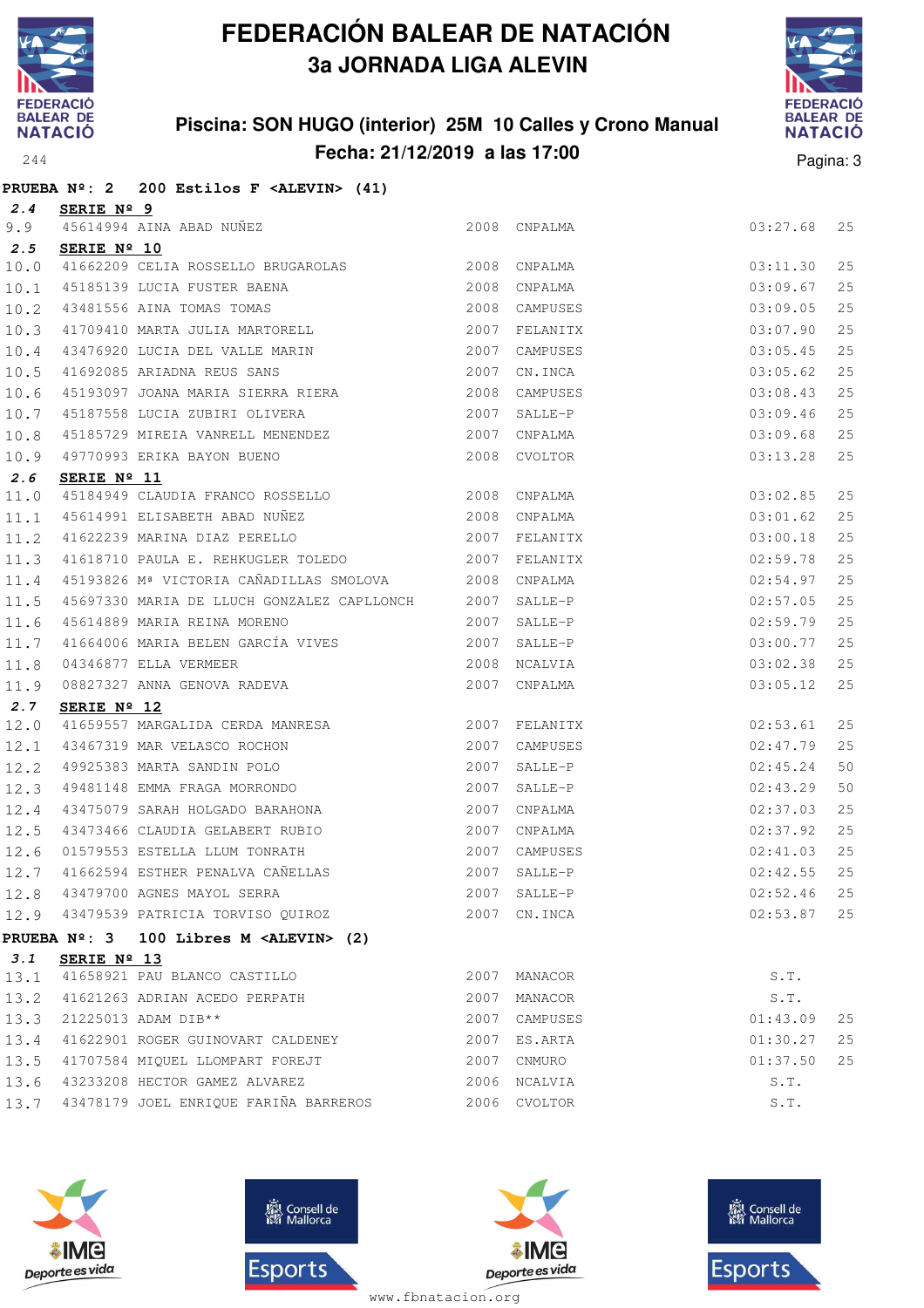

**PRUEBA Nº: 3 100 Libres M <ALEVIN> (2)**

# **FEDERACIÓN BALEAR DE NATACIÓN 3a JORNADA LIGA ALEVIN**

### **Piscina: SON HUGO (interior) 25M 10 Calles y Crono Manual Fecha: 21/12/2019 a las 17:00** Pagina: 4



| 3.2  | SERIE Nº 14                                                                                                                     |      |              |          |    |
|------|---------------------------------------------------------------------------------------------------------------------------------|------|--------------|----------|----|
| 14.1 | 54875007 MIJAIL EUGENIO OCHOA SABANOV 2007 NCALVIA                                                                              |      |              | 01:24.60 | 25 |
| 14.2 | 46397948 ARNAU CARRILLO DOMINGO 2007                                                                                            |      | DUET         | 01:24.09 | 50 |
| 14.3 | 45612184 IVAN FERNANDEZ ROZALEN 2006 CVOLTOR                                                                                    |      |              | 01:20.61 | 25 |
| 14.4 | 46390814 ANTONI ALBERT TRIAY SERRA 2007 CNMURO                                                                                  |      |              | 01:19.65 | 25 |
| 14.5 | 43476877 VICTOR CASTAÑER HERNANDEZ 2006 CNPALMA                                                                                 |      |              | 01:20.31 | 25 |
| 14.6 |                                                                                                                                 |      |              | 01:22.20 | 25 |
| 14.7 | 43480025 DAVID VILLEGAS VILLEGAS 2007 CVOLTOR                                                                                   |      |              | 01:23.81 | 25 |
| 14.8 | 54623911 MARC FERRER AGUILAR                                                                                                    |      | 2007 MASTBAL | 01:29.87 | 25 |
| 3.3  | SERIE Nº 15                                                                                                                     |      |              |          |    |
| 15.0 |                                                                                                                                 |      |              | 01:19.02 | 25 |
| 15.1 |                                                                                                                                 |      |              | 01:18.28 | 25 |
| 15.2 |                                                                                                                                 |      |              | 01:17.89 | 25 |
| 15.3 |                                                                                                                                 |      |              | 01:17.68 | 25 |
| 15.4 |                                                                                                                                 |      |              | 01:15.21 | 25 |
| 15.5 | 41623479 ANDREU APARICIO TERRAZAS 2006 CN.INCA                                                                                  |      |              | 01:17.53 | 25 |
| 15.6 | 45613692 JOAN BORDOY TASCON                                                                                                     | 2007 | NCALVIA      | 01:17.74 | 25 |
| 15.7 | 49923209 GABRIEL SUÑER MANZANO 2007                                                                                             |      | SALLE-P      | 01:17.98 | 25 |
| 15.8 | 49609615 TOMAS COLOMINA SANCHEZ 2007 CNPALMA                                                                                    |      |              | 01:18.99 | 25 |
| 15.9 | 41659730 TOLO HORRACH BONNIN 2007 CN.INCA                                                                                       |      |              | 01:19.36 | 25 |
| 3.4  | SERIE Nº 16                                                                                                                     |      |              |          |    |
| 16.0 | 49608204 RUBEN OLIVARES TORRICO<br>45192573 NICOLAS BLAS STÜDE 1988 1989 2007 CNPALMA                                           |      |              | 01:14.87 | 25 |
| 16.1 |                                                                                                                                 |      |              | 01:13.46 | 25 |
| 16.2 | 45192656 GERARD DOMENECH DE LA IGLESIA 2007 CAMPUSES                                                                            |      |              | 01:12.69 | 25 |
| 16.3 | 45610144 JOAN MIQUEL NIETO CALDENTEY 2006 CNPALMA                                                                               |      |              | 01:11.93 | 25 |
| 16.4 | 41664334 MARC TOMAS MORCILLO 2006 CVOLTOR                                                                                       |      |              | 01:11.48 | 25 |
| 16.5 | 43476590 OLIVER TOLEDO PANIAGUA (2007 MASTBAL                                                                                   |      |              | 01:11.59 | 25 |
| 16.6 | 45372910 FRANCESC SOLIVELLAS RIPOLL 2006 CN.INCA                                                                                |      |              | 01:12.49 | 25 |
| 16.7 |                                                                                                                                 |      |              | 01:13.43 | 25 |
| 16.8 | 45192768 MARC CASTRO ARQUES<br>41661947 TOMEU JULIA MAIMO<br>40600404 TOACUTUS TAR                                              |      |              | 01:14.32 | 25 |
| 16.9 | 49609494 JOAQUIN RODRIGUEZ MENDEZ                                                                                               |      | 2006 NCALVIA | 01:15.06 | 25 |
| 3.5  | SERIE Nº 17                                                                                                                     |      |              |          |    |
|      | 17.0 45696312 POL VALLESPIR TORAN 2007 CN.INCA 2007 CN.INCA 25<br>17.1 45187628 XAVIER PUIG BLANCO 2007 NOALVIA 2007 CN.INCA 25 |      |              |          |    |
|      |                                                                                                                                 |      |              |          |    |
|      | 17.2 49483562 ALEX JOAN ROMERO LLUCH                                                                                            |      | 2006 CNPALMA | 01:09.06 | 25 |
|      | $17.3$ 45698049 XISCO QUINTANILLA GUTIERREZ 2007 CNPALMA                                                                        |      |              | 01:08.41 | 25 |
| 17.4 | 45696311 JAUME VALLESPIR TORAN                                                                                                  |      | 2006 CN.INCA | 01:05.95 | 25 |
| 17.5 | 43470583 PAU REY GARCIA                                                                                                         | 2007 | NCALVIA      | 01:06.58 | 25 |
| 17.6 | 49922759 JAVIER HERNANDEZ VILLAR                                                                                                |      | 2007 MASTBAL | 01:08.47 | 25 |
| 17.7 | 49779754 JAIME RAMIS MEDINA                                                                                                     |      | 2006 LLUCMA  | 01:09.09 | 25 |
|      | 17.8 45188997 LLUC ZANIN BARCELO                                                                                                |      | 2007 NCALVIA | 01:11.22 | 50 |
|      | 17.9 43461584 PAU SOCIAS ROIG                                                                                                   |      | 2006 CVOLTOR | 01:11.02 | 25 |







**感** Consell de Esports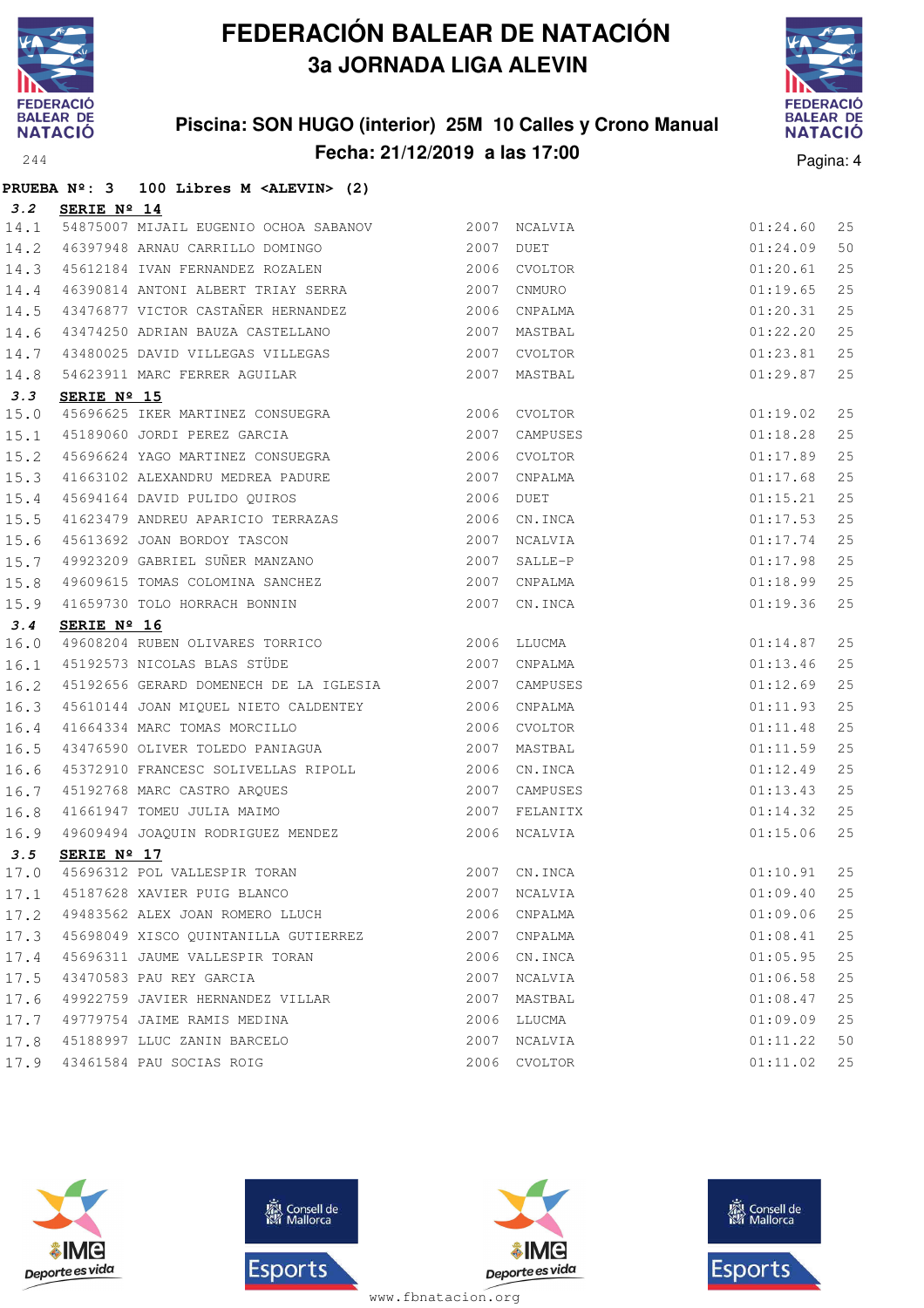

### **Piscina: SON HUGO (interior) 25M 10 Calles y Crono Manual Fecha: 21/12/2019 a las 17:00** Pagina: 5



|              |             | PRUEBA Nº: 3 100 Libres M <alevin> (2)</alevin>                                                                                                                                                              |           |                                                  |          |    |
|--------------|-------------|--------------------------------------------------------------------------------------------------------------------------------------------------------------------------------------------------------------|-----------|--------------------------------------------------|----------|----|
| 3.6          | SERIE Nº 18 |                                                                                                                                                                                                              |           |                                                  |          |    |
| 18.0         |             | 02069170 KEVIN NICOLAS RADU<br>49927148 VICTOR POLO CAPO<br>41664005 JUAN GARCIA VIVES                                                                                                                       |           | 2006 CNPALMA                                     | 01:03.74 | 25 |
| 18.1         |             |                                                                                                                                                                                                              |           | 2006 CAMPUSES                                    | 01:01.49 | 25 |
| 18.2         |             |                                                                                                                                                                                                              |           | $2006$ SALLE-P                                   | 01:01.07 | 25 |
|              |             | 18.3 45693738 JAUME PONS SANTAMARIA                                                                                                                                                                          |           | 2006 CNMURO                                      | 01:00.30 | 25 |
| 18.4         |             | 43473869 JAVIER LOPEZ GUILLEN                                                                                                                                                                                |           | 2006 CN.INCA                                     | 00:58.05 | 50 |
| 18.5         |             | 43232272 JORGE SABATER ESPINOSA 2006 SALLE-P                                                                                                                                                                 |           |                                                  | 01:00.68 | 50 |
| 18.6         |             | 46392195 MIGUEL ANGEL SUÑER AMENGUAL 2006 CNPALMA                                                                                                                                                            |           |                                                  | 01:00.77 | 25 |
| 18.7         |             | 45691572 ANDREAS CARRASCAL GUILCHENKO 2006 CNPALMA<br>45693046 CIRO ASCANIO SAIZ 2006 NCALVIA                                                                                                                |           |                                                  | 01:02.95 | 50 |
| 18.8         |             | 45693046 CIRO ASCANIO SAIZ                                                                                                                                                                                   |           |                                                  | 01:01.57 | 25 |
| 18.9         |             | 41619398 DANIEL SERVERA GODOY 2006 ES.ARTA                                                                                                                                                                   |           |                                                  | 01:04.64 | 25 |
|              |             | PRUEBA Nº: 4 100 Libres F <alevin> (26)</alevin>                                                                                                                                                             |           |                                                  |          |    |
| 4.1          | SERIE Nº 19 |                                                                                                                                                                                                              |           | S.T.<br>S.T.<br>S.T.<br>S.T.<br>01:38.<br>01:37. |          |    |
|              |             | 19.0 07134523 NICOLE CRISTINA MUÑOZ SACCOCCIA 2007 MANACOR                                                                                                                                                   |           |                                                  |          |    |
| 19.1         |             | 46388680 INES MARIA MEGIAS RAMIS 2008                                                                                                                                                                        |           | CNPALMA                                          |          |    |
|              |             | $\begin{array}{cccc} \boxed{19.2} & 45191600 & \text{SARAH DIAZ MOELLER} & & & & & 2008 & \text{DUET} \\ \boxed{19.3} & 49770484 & \text{MARIOLA PEREZ CAMACHO} & & & & & 2008 & \text{SALLE-P} \end{array}$ |           |                                                  | 01:38.17 | 25 |
| 19.4         |             |                                                                                                                                                                                                              |           |                                                  | 01:37.00 | 25 |
|              |             | 54628760 ANDREA NAOMY PAREJA BLASCO 2008 CN.INCA                                                                                                                                                             | 2008      |                                                  | 01:37.74 | 25 |
| 19.5<br>19.6 |             | 46390096 MARINA IGUAL SALOM<br>49484786 PAULA PIZA PATIÑO<br>41657288 NURIA PUIGSEGUR GAYA<br>01801518 LUCIE DUPRE                                                                                           | 2008      | CAMPUSES                                         | 01:45.84 | 25 |
| 19.7         |             |                                                                                                                                                                                                              | 2008      | CVOLTOR                                          | S.T.     |    |
| 19.8         |             |                                                                                                                                                                                                              | 2008 DUET | MANACOR                                          | S.T.     |    |
| 4.2          | SERIE Nº 20 |                                                                                                                                                                                                              |           |                                                  |          |    |
| 20.0         |             | 45611917 MARTA LLIZO ARROM 2007                                                                                                                                                                              |           | CN.INCA                                          | 01:33.50 | 25 |
| 20.1         |             | 49605392 ANDREA HERNANDEZ RODRIGUEZ 2007                                                                                                                                                                     |           | NCALVIA                                          | 01:29.78 | 25 |
| 20.2         |             | 41621291 ABRIL TOLEDO MONTAÑES<br>46388016 CARME THOMAS TABERNER                                                                                                                                             |           | 2008 FELANITX                                    | 01:28.34 | 25 |
| 20.3         |             |                                                                                                                                                                                                              | 2008      | CNPALMA                                          | 01:26.93 | 25 |
| 20.4         |             | 45185729 MIREIA VANRELL MENENDEZ                                                                                                                                                                             | 2007      | CNPALMA                                          | 01:25.69 | 25 |
| 20.5         |             |                                                                                                                                                                                                              |           |                                                  | 01:25.90 | 25 |
| 20.6         |             |                                                                                                                                                                                                              |           |                                                  | 01:27.93 | 25 |
| 20.7         |             |                                                                                                                                                                                                              |           |                                                  | 01:29.75 | 25 |
| 20.8         |             | 45184092 VALERY LISBETH FUENTES HERNANDEZ 2008 DUET                                                                                                                                                          |           |                                                  | 01:29.85 | 25 |
| 4.3          |             | SERIE $N^{\circ}$ 21                                                                                                                                                                                         |           |                                                  |          |    |
|              |             | 21.0 45371085 MARIA GRACIA OLIVER                                                                                                                                                                            |           | 2008 CNPALMA                                     | 01:24.57 | 25 |
|              |             | 21.1 41622262 INES GUAL CASTELLO                                                                                                                                                                             |           | 2007 CNMURO                                      | 01:23.39 | 25 |
|              |             | 21.2 41662209 CELIA ROSSELLO BRUGAROLAS                                                                                                                                                                      |           | 2008 CNPALMA                                     | 01:22.52 | 25 |
|              |             | 21.3 45614994 AINA ABAD NUÑEZ                                                                                                                                                                                |           | 2008 CNPALMA                                     | 01:22.50 | 25 |
| 21.4         |             | 45189182 LUNA SANCHEZ DIAZ                                                                                                                                                                                   | 2008      | SALLE-P                                          | 01:21.70 | 25 |
|              |             | 21.5 49770993 ERIKA BAYON BUENO                                                                                                                                                                              | 2008      | CVOLTOR                                          | 01:21.82 | 25 |
|              |             | 21.6 45614939 MARIA ANTONIA FEMENIA CRESPI                                                                                                                                                                   | 2008      | SALLE-P                                          | 01:22.50 | 25 |
|              |             | 21.7 45187771 LAURA RAMOS MAYOL                                                                                                                                                                              |           | 2007 CAMPUSES                                    | 01:22.96 | 25 |
|              |             | 21.8 45691876 SARA PARRA POMAR                                                                                                                                                                               |           | 2008 CNPALMA                                     | 01:23.59 | 25 |
|              |             | 21.9 46394333 LUCIA VILAFRANCA MOYA                                                                                                                                                                          |           | 2007 NCALVIA                                     | 01:25.12 | 25 |







**感** Consell de Esports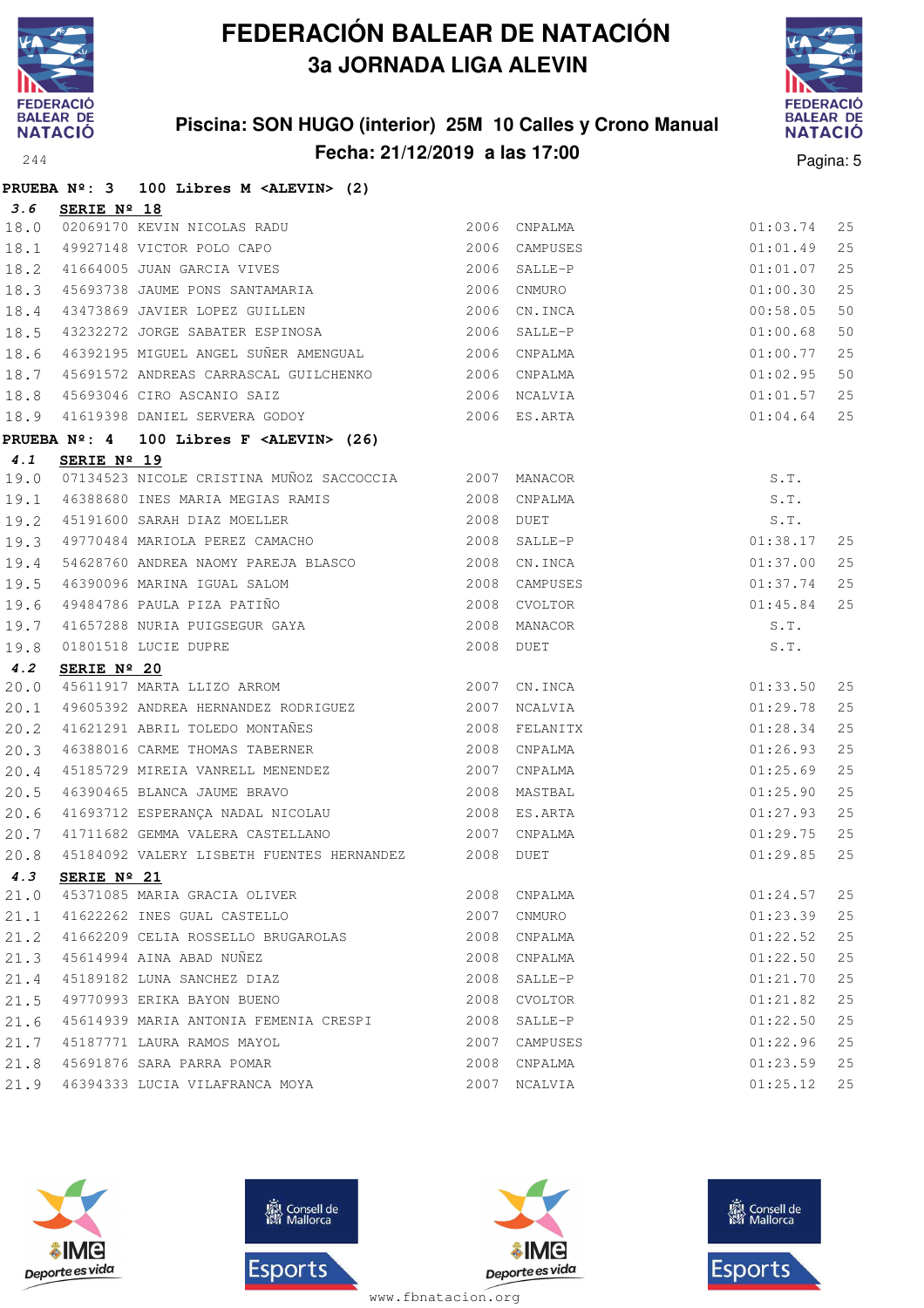

**PRUEBA Nº: 4 100 Libres F <ALEVIN> (26)**

# **FEDERACIÓN BALEAR DE NATACIÓN 3a JORNADA LIGA ALEVIN**

### **Piscina: SON HUGO (interior) 25M 10 Calles y Crono Manual Fecha: 21/12/2019 a las 17:00** Pagina: 6



| 4.4  | SERIE Nº 22                                                                                                                                                              |      |               |          |    |
|------|--------------------------------------------------------------------------------------------------------------------------------------------------------------------------|------|---------------|----------|----|
| 22.0 | 45184949 CLAUDIA FRANCO ROSSELLO                                                                                                                                         |      | 2008 CNPALMA  | 01:20.48 | 25 |
| 22.1 | 49919717 ERIKA HERREROS LOPEZ                                                                                                                                            | 2007 | SALLE-P       | 01:20.37 | 25 |
| 22.2 |                                                                                                                                                                          |      | 2008 CAMPUSES | 01:19.40 | 25 |
| 22.3 |                                                                                                                                                                          | 2007 | CVOLTOR       | 01:17.58 | 25 |
| 22.4 |                                                                                                                                                                          |      | 2008 CNPALMA  | 01:17.32 | 25 |
| 22.5 | 45370786 LUCIA ROSER DE HOYOS<br>41662195 MARTA ROCA RODADO<br>45614991 ELISABETH ABAD NUÑEZ<br>43471829 ELSA MARTINEZ ESTEVA                                            | 2007 | SALLE-P       | 01:17.34 | 25 |
| 22.6 | 49866753 ERIKA VERA CAPELLA                                                                                                                                              | 2008 | NCALVIA       | 01:17.72 | 25 |
| 22.7 | 45370765 AINA FERNANDEZ BERTH                                                                                                                                            | 2008 | CVOLTOR       | 01:20.30 | 25 |
| 22.8 | 46392188 NEREA CASTILLO LOPEZ                                                                                                                                            |      | 2008 NCALVIA  | 01:20.38 | 25 |
| 22.9 | 49771820 CARMEN ESTARELLAS MALBERTI 2008 SALLE-P                                                                                                                         |      |               | 01:20.63 | 25 |
| 4.5  | SERIE Nº 23                                                                                                                                                              |      |               |          |    |
| 23.0 | 45697326 AINA GONZALEZ CAPLLONCH 2007 SALLE-P                                                                                                                            |      |               | 01:17.42 | 50 |
| 23.1 | 1999<br>1998 GAMPUSES<br>1999 1999 1999<br>1998 1999 1999 1999<br>2007 FELANITX                                                                                          |      |               | 01:15.39 | 25 |
| 23.2 |                                                                                                                                                                          |      |               | 01:14.99 | 25 |
| 23.3 | 45185139 LUCIA FUSTER BAENA                                                                                                                                              | 2008 | CNPALMA       | 01:14.50 | 25 |
| 23.4 | 43476920 LUCIA DEL VALLE MARIN                                                                                                                                           | 2007 | CAMPUSES      | 01:13.69 | 25 |
| 23.5 | 41692085 ARIADNA REUS SANS                                                                                                                                               |      | 2007 CN.INCA  | 01:13.83 | 25 |
| 23.6 | 41664006 MARIA BELEN GARCÍA VIVES 2007                                                                                                                                   |      | SALLE-P       | 01:14.80 | 25 |
| 23.7 |                                                                                                                                                                          |      |               | 01:15.15 | 25 |
| 23.8 |                                                                                                                                                                          |      |               | 01:15.46 | 25 |
| 23.9 | 11004000 MARIN DELER SERVICE (1999)<br>45371945 LAURA TITOS IBAÑEZ (2008 MASTBAL 41621226 JULIA FERRANDO CANTO (2008 ES.ARTA 45187558 LUCIA ZUBIRI OLIVERA (2007 SALLE-P |      |               | 01:16.50 | 25 |
| 4.6  | SERIE Nº 24                                                                                                                                                              |      |               |          |    |
| 24.0 |                                                                                                                                                                          |      |               | 01:12.90 | 25 |
| 24.1 | 45697330 MARIA DE LLUCH GONZALEZ CAPLLONCH 2007 SALLE-P                                                                                                                  |      |               | 01:12.67 | 25 |
| 24.2 | 04346877 ELLA VERMEER<br>43479700 AGNES MAYOL SERRA                                                                                                                      |      | 2008 NCALVIA  | 01:11.33 | 25 |
| 24.3 |                                                                                                                                                                          | 2007 | SALLE-P       | 01:11.23 | 50 |
| 24.4 | 41662594 ESTHER PENALVA CAÑELLAS                                                                                                                                         | 2007 | SALLE-P       | 01:08.94 | 25 |
| 24.5 | 43473466 CLAUDIA GELABERT RUBIO                                                                                                                                          | 2007 | CNPALMA       | 01:11.10 | 50 |
| 24.6 |                                                                                                                                                                          |      | 2007 FELANITX | 01:10.31 | 25 |
| 24.7 |                                                                                                                                                                          |      | 2007 FELANITX | 01:12.65 | 25 |
| 24.8 | 41709410 MARTA JULIA MARTORELL<br>41622239 MARINA DIAZ PERELLO<br>45614889 MARIA REINA MORENO<br>45100007 TOILL LUT                                                      | 2007 | SALLE-P       | 01:12.71 | 25 |
| 24.9 | 45193097 JOANA MARIA SIERRA RIERA                                                                                                                                        |      | 2008 CAMPUSES | 01:13.02 | 25 |
|      | 4.7 SERIE Nº 25                                                                                                                                                          |      |               |          |    |
| 25.0 | 45193826 Mª VICTORIA CAÑADILLAS SMOLOVA                                                                                                                                  |      | 2008 CNPALMA  | 01:08.69 | 25 |
| 25.1 | 49481006 LUCIA MOYA JIMENEZ                                                                                                                                              |      | 2007 NCALVIA  | 01:07.70 | 25 |
| 25.2 | 49481148 EMMA FRAGA MORRONDO                                                                                                                                             | 2007 | SALLE-P       | 01:07.03 | 25 |
| 25.3 | 43467319 MAR VELASCO ROCHON                                                                                                                                              | 2007 | CAMPUSES      | 01:06.05 | 50 |
| 25.4 | 01579553 ESTELLA LLUM TONRATH                                                                                                                                            | 2007 | CAMPUSES      | 01:01.31 | 25 |
| 25.5 | 43475079 SARAH HOLGADO BARAHONA                                                                                                                                          | 2007 | CNPALMA       | 01:02.42 | 25 |
| 25.6 | 43479539 PATRICIA TORVISO QUIROZ                                                                                                                                         | 2007 | CN.INCA       | 01:05.30 | 25 |
| 25.7 | 49925383 MARTA SANDIN POLO                                                                                                                                               | 2007 | SALLE-P       | 01:07.44 | 25 |
|      |                                                                                                                                                                          |      |               |          |    |
| 25.8 | 41659557 MARGALIDA CERDA MANRESA                                                                                                                                         |      | 2007 FELANITX | 01:08.45 | 25 |







**感** Consell de Esports